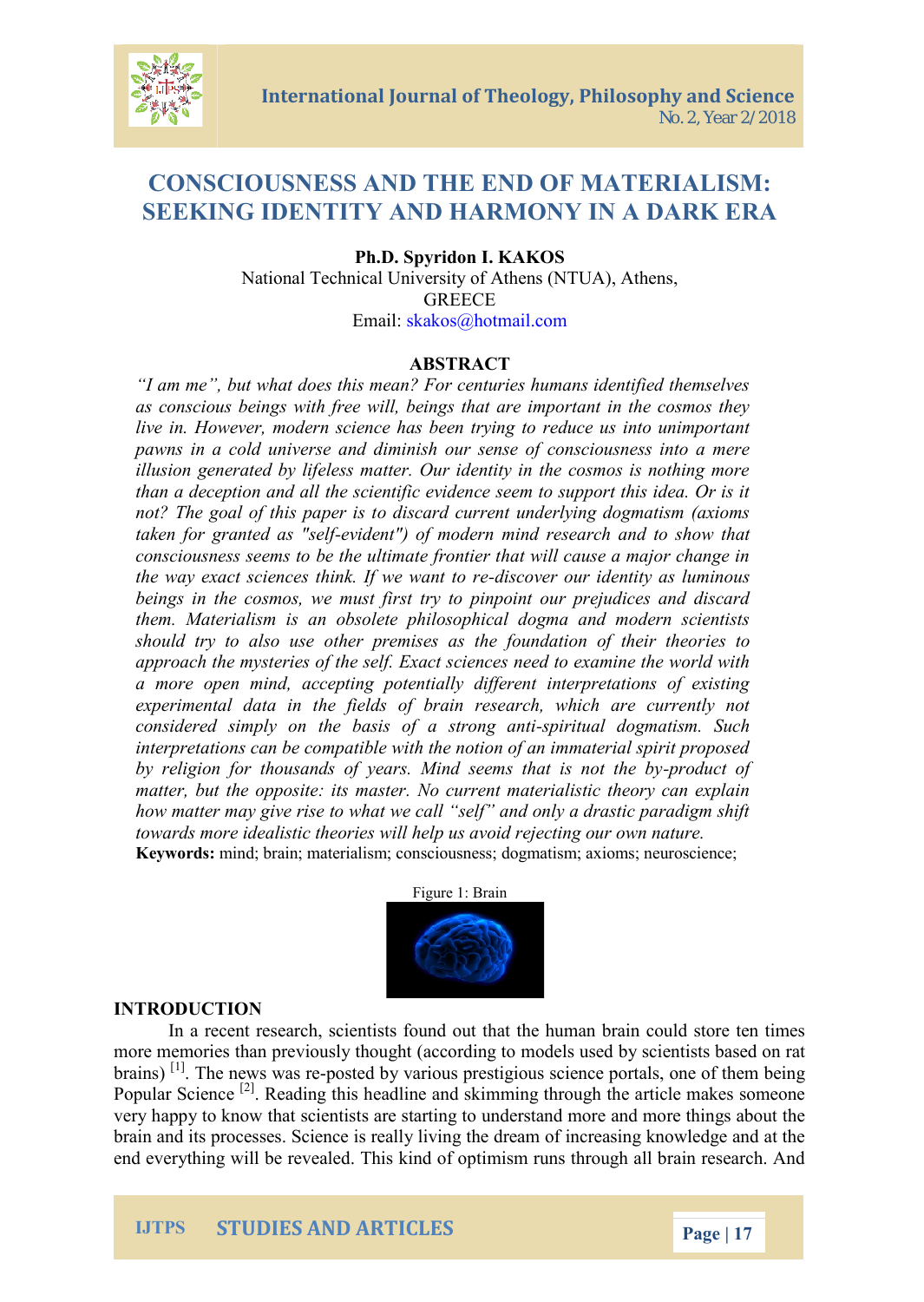

yet, a small 'footnote' mentioned in the article points us towards a well-hidden secret. In that footnote it is mentioned that scientists claim things about the memory capacity of the brain even though they "*still don't understand much of how they work, including how their size affects how information is transmitted or stored in the brain*" (sic). So, to put it simply: we have created models to analyze the brain, but we do not know how and even if these models work like brain works. And yet, based on these models we make predictions and draw conclusions. This is unfortunately not an isolated incident. Researchers across the world are usually equally blunt into supporting a materialistic notion of consciousness even though our understanding of the brain does not support such a notion. For example, research related to reading the brain signals and controlling e.g. a machine  $[3]$ , is often portrayed as direct evidence that what we feel as 'consciousness' is nothing more than an elaborate illusion generated by simple brain signals generated by cells.

Such research is conducted in the context of a sector of science called "neuroscience", which for many years now tries to solve the mystery of human consciousness. Even though there is great progress in the analysis of the mechanisms of our brain, the key to human consciousness remains well hidden. "At least for now", some scientists say, thus alleviating any worries that science might never reach to the conclusions already promoted as 'true' by the proponents of materialism. That belief that we will someday explain the very nature of our identity based on our current models would be romantic at least, if it was not a showcase of blunt dogmatism as well: All these scientific efforts to understand the 'final frontier' regarding the reality of who we are, are based on specific axioms (materialism, mechanistic view of the cosmos, reductionism) which are promoted as self-evident truths, instead of arbitrarily chosen starting points. And none of these axioms leave any space for us (conscious humans) in the cosmos. The fact that modern science cannot discover consciousness is not a temporary gap of knowledge, but more of the result of specific principles on which science is currently based. We have created a universe void of humans and now we are surprised we cannot find humans in it.

This paper does not attempt to offer an exhaustive record of all knowledge existing concerning the human mind, but rather to provide some insight on why the explanation of human consciousness lies beyond the limits of exact science as it is currently based on the abovementioned axioms. It is shown that only a drastic paradigm-shift of science away from the materialistic view of the cosmos can help us truly understand the nature of what seems to make us who we really are. My identity as a human being is something which cannot be reduced to a set of lifeless particles and any attempt to come in harmony with our true nature passes through a drastic change in our way of thinking.

*Electrons and electromagnetic fields race through our brain. Is that "consciousness"? Or is consciousness controlling those electrons?*

## **1. WHY NEUROSCIENCE WILL NEVER EXPLAIN CONSCIOUSNESS**

Some scientists today believe that they can explain the mind by just analyzing the mechanisms of the brain. They seem to believe that by finding how neurons interact with each other will lead them to fully understand the nature of human consciousness. This view is based on the principles (axioms) of materialism and reductionism (and up to a point to the mechanistic view of the cosmos as well): The cosmos is made up of matter and everything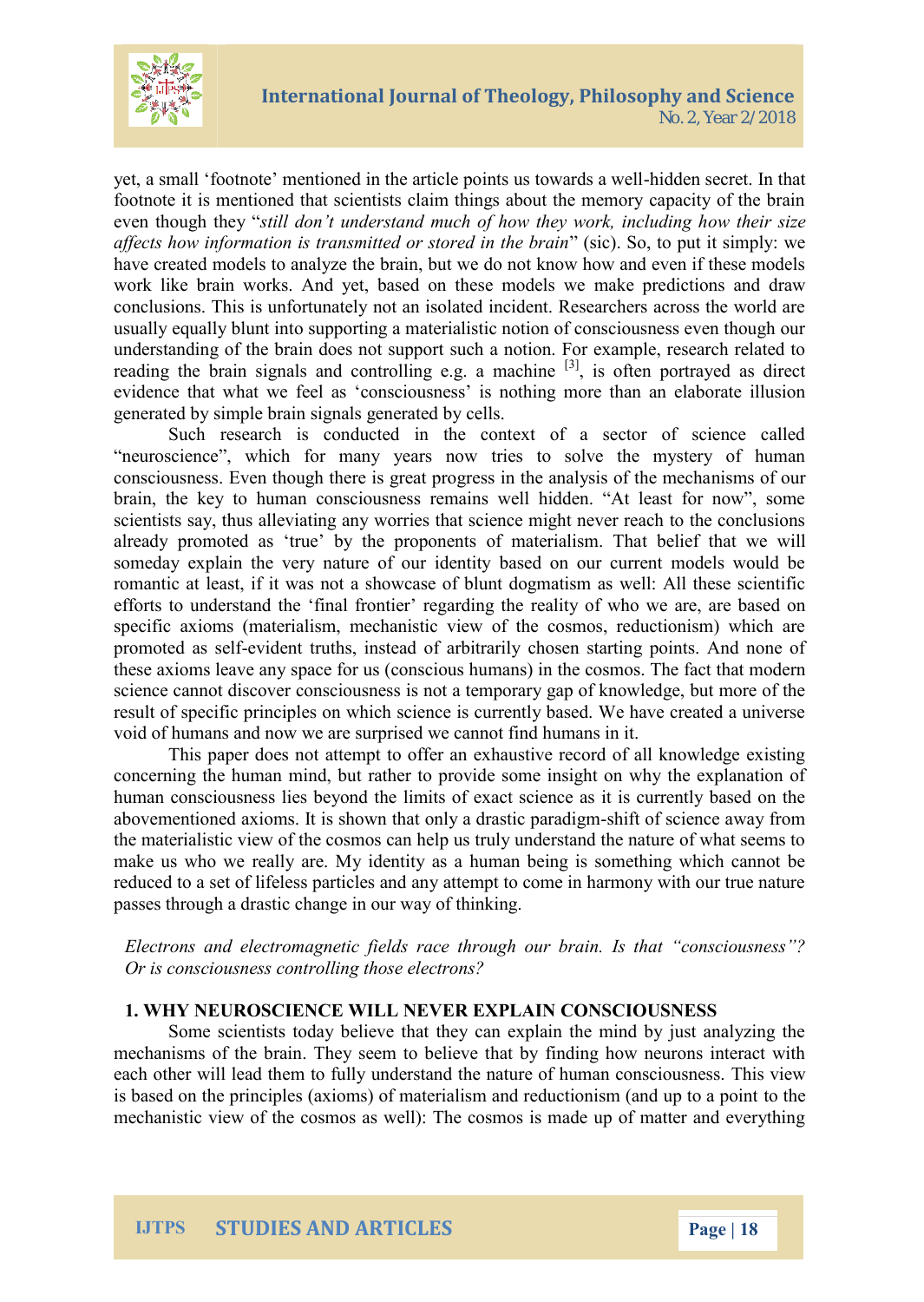

can be reduced to explanations based on (mechanistic) interactions of that matter<sup>1</sup>. And it is the main purpose of true philosophy to find, pinpoint and show the underlying axioms of all views, criticize them, discuss them and potentially try new ones to discover new paths of knowledge. This section contains a list of arguments that show why human consciousness cannot be explained by merely explaining the chemical-physical mechanisms of neuron activity in our brain. A short basic epistemological note seems necessary at this point: Every scientific theory is based on some foundations, called axioms (or principles). Those axioms are – by definition – not proved; they are just taken for granted in order to start creating a theory. That does not mean that the theory is necessarily wrong – just that it cannot be proven beyond the shadow of a doubt based on our current scientific way of thinking. Every theory must be based on something and that creates inherent limits to the validity claims the theory can make. Gödel's incompleteness theorem cast the last stone upon the now disproved idea of proving anything, so we must all be aware of those limitations when talking about "proofs". In any case, the only thing we can do is to question the existing axioms and try to formulate new theories based on new ones. We will be surprised to see that those theories can be as "correct" as the old ones. This is not something bad or wrong. It is just the way science works.

Discarding the long-held belief that current neuroscience will explain everything concerning consciousness – the very thing which determines our identity – is of extreme importance if we are to start investigating other paths to interpreting reality; a reality which for thousands of years included the one thing which modern science does not want to hear about: immaterial spirit.

## **1.1 Finding correlations does not mean we understand mind or consciousness**

There is a deeper problem concerning the human consciousness. It may be that the subjectivity of consciousness and the lack of a formal definition do not prevent neuroscience from finding the "Neural Correlates of Consciousness" (also known as NCC). But what does it actually mean to find these correlates is a whole different matter. Ideally, neuroscience should explain facts about consciousness in terms of facts about the neural activity. If not, then we are only rationally justified in believing that brain and mind are somehow correlated, but not that human consciousness is in fact a wholly natural phenomenon  $[4, 5]$ . Christof Koch, a professor of biology and engineering at the California Institute of Technology, seeks those neural correlates; something which generally means the kinds of electrical activities that occur in the brain each and every time that a certain conscious experience occurs. Koch has made the neural correlates of consciousness real science by bringing progressively greater precision to assessing what is happening in the brain, in real time, when subjective experiences are sensed or felt. But it important to note that correlation is not cause, as Koch correctly points out. And the correlations so far describe specific sensations, not a unified consciousness <sup>[6]</sup>. The difference is important to note. It is a mistake to confuse one thing for another: many things can be interconnected but that does not automatically create a cause-effect relationship between them (if causality exists at all, but this is a greater philosophical problem out of the scope of this paper). The so far correlations found do not prove anything concerning the true nature of consciousness; where "true

 $<sup>1</sup>$  The problem of the definition of what "matter" actually is, is another important aspect which is outside of the</sup> scope of this paper. Even though many people believe that matter is well defined, it is not: particles seem to be waves of energy which materialize upon observation or interaction with something else and science is still searching the basis of matter (e.g. Higgs boson).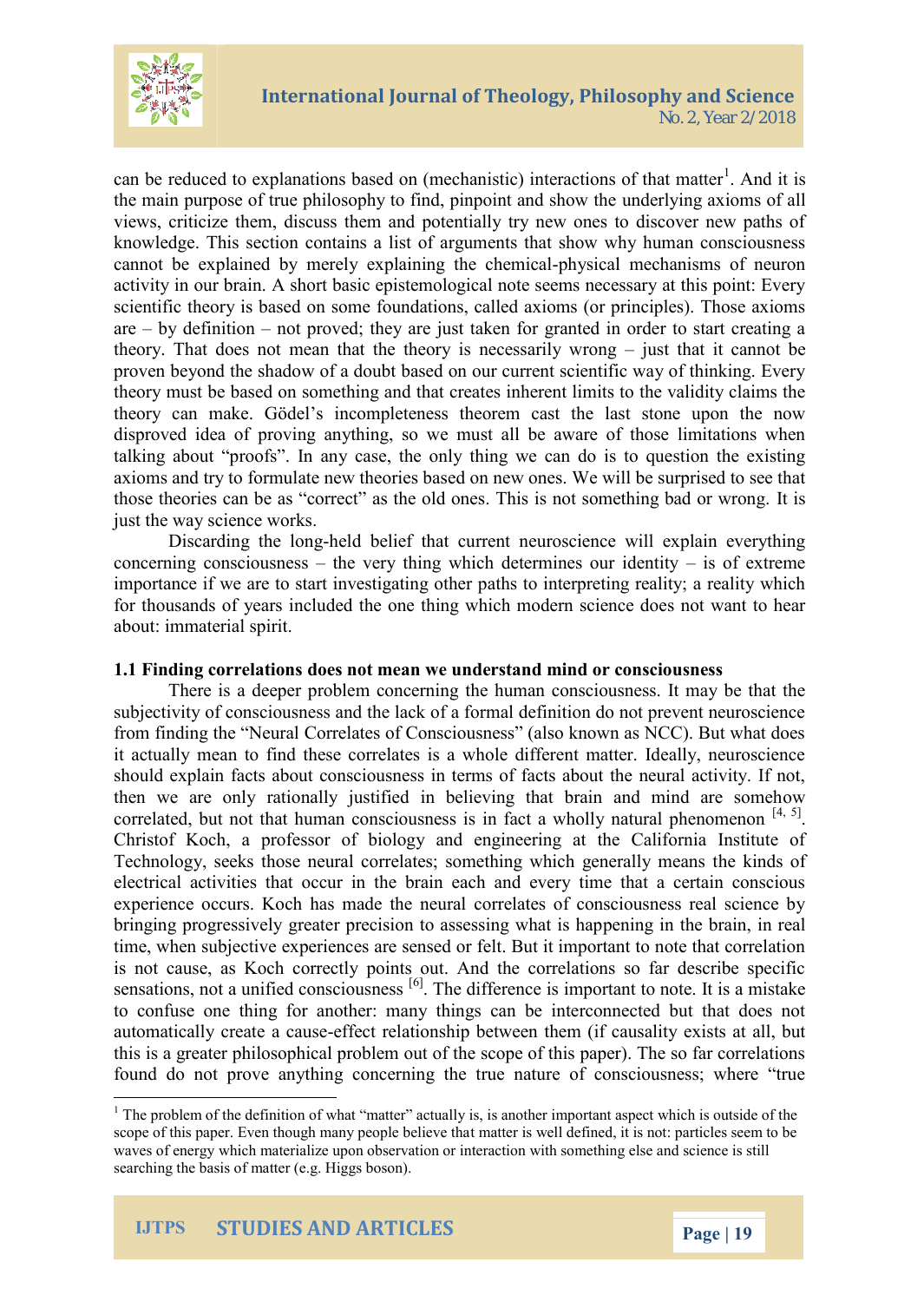

nature" mainly refers to the way we feel we are "we" in our everyday lives. We are still far away from knowing what the cause of consciousness is, let alone say that it is only a "natural" cause based on electricity currents. Confusing correlation with cause is a "mistake" or – even worse – an offspring of hard materialistic dogmatism.

After all, who can say that a thought is made up of electrons without challenging his logic? For example, can the thought "the circumference of a circle is equal to  $2\pi r$ " be made up of electricity? Thinking of thought as a set of things or objects is a categorical error. It is something "that it is not even an error", as Pauli used to say when a student of his presented an idea that was completely off the scope of the question asked. Is a thought made up of something material and if yes, how can that be? In what sense does that make sense? Electrons are electrons. Neurons are neurons. A thought is a thought and cannot be made of the abovementioned materials, simply because thought is something inherently different than these "things". Many electrons form "many electrons", not a human "thought". The words in this document – either on paper or in 01's in computer's memory – mean nothing except for a human who reads them. It is common for scientists to say "This has no meaning" when presented with metaphysical questions (try to ask "What existed before the universe existed?" for example). Could we be trying to answer similar meaningless questions by making connections that simple are not there in the first place?

## *The TV analogy example*

A good example of how our theories about the brain might be wrong is the TV analogy: Look at the TV in your home. It seems that it generates the TV show you watch. Every empirical data you have, point towards this direction. Try to examine the inside of the television and you will see that its circuits indeed fire up and "do something" as the image you see is generated. What more proof would you need, right? What is more, when the TV breaks, the image stops. In the same way humans are being left unconscious when their brain is damaged (by the way one of the most – supposedly – compelling arguments in favor of the brain as generator of 'consciousness'). And yet, in reality, the image you see in the TV is not generated by the TV; it is just received by it. Correlation does not mean anything besides what it is: correlation. Expanding this into other conclusions is risky and sometimes even unscientific – at least when this is done without a strong disclaimer.

#### **1.2 The mind is more than the sum of the brain cells (why reductionism is wrong)**

David Chalmers, an Australian philosopher of mind, claims that consciousness is not an accidental derivative of reality working randomly but a fundamental part of reality existing permanently. For decades, there had been a progressive demystification of consciousness. But for Chalmers no matter how much neuroscience we learn, we will never explain consciousness. No matter how good the correlations of brain to mind are, they could never literally be "mind". It seems that there must be something extra in consciousness, which can never be explained by anything physical, chemical, or biological (at least in the way those terms are defined today)<sup>[7]</sup>. Neuroscience is inherently reductionist, since it plans to solve the problem of consciousness by finding its physical substrate and reducing every function of the mind to interactions on that substrate. But this method is hopelessly flawed, and for a simple reason: self-consciousness, at least when felt from the inside, feels like more than the sum of our brain cells' activity (which in any case "feel" nothing on their own). Even if brain plays a role as a substrate, this may mean nothing for the actual state of being conscious (in the same way that buying a new TV means nothing regarding to your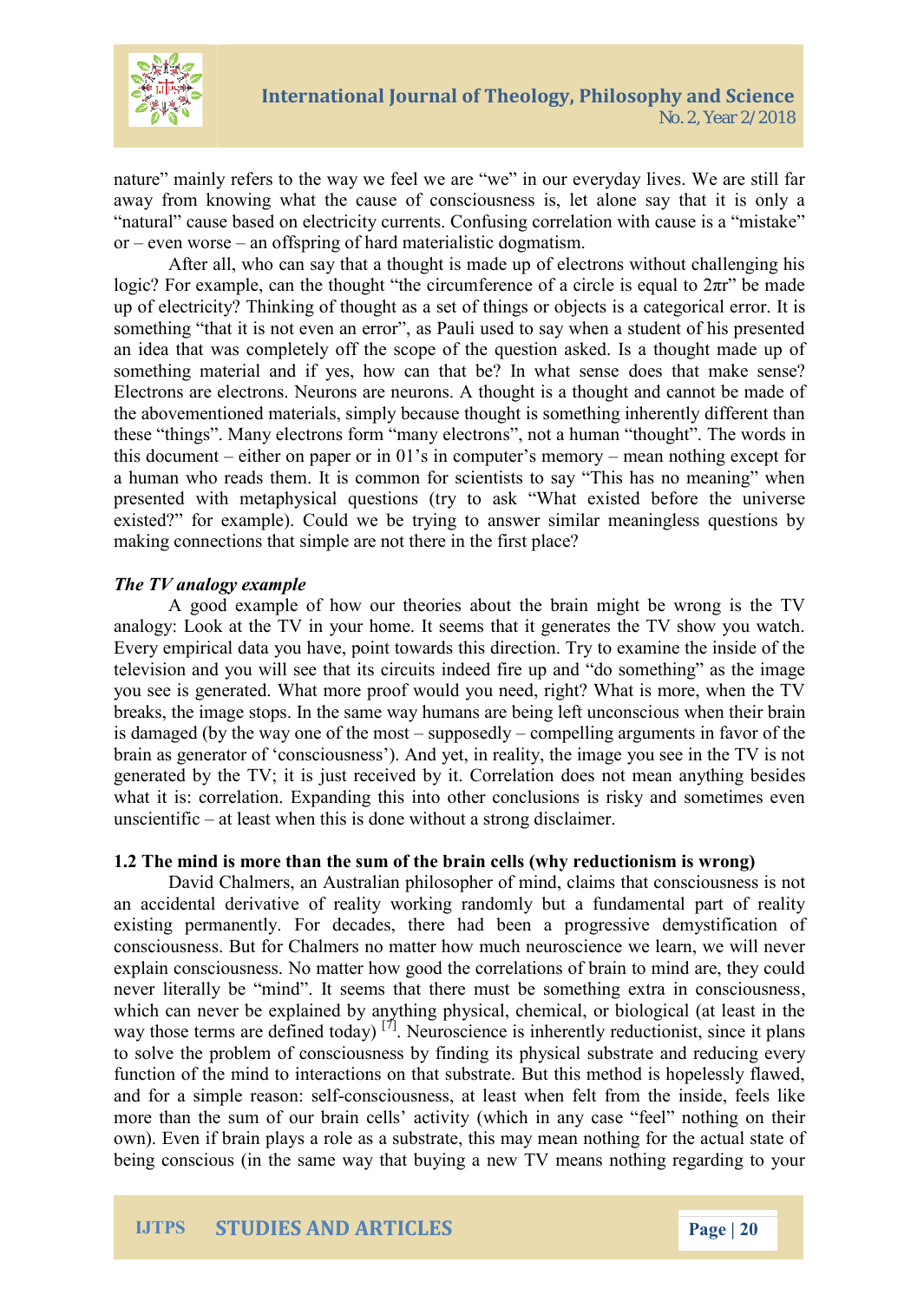

favorite shows, which are still there being broadcasted, same and unchanged). Any explanation of our experience solely in terms of our neurons will never explain our experience, because we do not experience our neurons but something more. To believe otherwise is to indulge in a simple categorical mistake [8]. And again, not knowing exactly what that "something more" is does not nullify its existence. Our experience of us being "us" is something we experience every day and which transcends the sum of each individual neuron activity, something more than the experience of electrical current passing through neuron connections. If we believe what neurologists say, we could have a Printed Circuit Board "feeling" and realizing "itself" like we do. However, a PCB cannot "feel" and cannot have a consciousness, for the same reason that a stone – no matter how well it is designed or how complicated its molecular structures are – cannot have "life" in it. If complexity alone is the generator of the illusion of consciousness, then even the Internet's World Wide Web itself should have experienced "consciousness" a long time ago. You cannot explain apples with oranges. No matter how many oranges you analyze.

## **1.3 Neuroscience only explains things defined in functional terms, but consciousness cannot be given a functional definition**

Neuroscience is very useful and can of course be used to explain many things. For instance, memory performance in sea slugs can be explainable in terms of synaptic strength and gene expression. But it seems that only things defined in functional terms can be explained (e.g. the neural mechanism that explains memory function). The problem presented is then the following: consciousness cannot be given a functional definition <sup>[5]</sup>. This means that essentially its true nature cannot be (fully) neuro-scientifically explained.

Assume for a moment that we have discovered all the neural mechanisms that exist. These mechanisms will explain a whole set of psychological functions (e.g. the workings of memory) and among these there will be functions we associate with consciousness. For example, the function of bodily damage bringing us in an internal state that causes us to withdraw our hand form the fire, where we associate our internal state with being in the conscious state of feeling pain. The problem is that the neural mechanisms only concern the causal transactions among states and not the nature of the states themselves. That is, the description of how neurons function, fails to capture what is distinctive about pain, namely that it hurts. In other words, the relations captured by the neurological analysis do not claim anything regarding the very nature of our mind. Whatever mechanisms are revealed by research, have nothing to do with the actual state of "being" – the great and still unanswered question of philosophy of the self.

The above-mentioned issues are discarded by neuroscientists as irrelevant: Explaining things does not mean we can explain everything now, they counter-argue  $^{[4]}$ . True. But isn't this an argument that can be invoked in favor of a non-materialistic explanation of the mind as well? In order to stay within the scope of scientific inquiry, consciousness must have some functional aspect and yet, every aspect of our conscious experience is not related to any function whatsoever. It is when we actually do nothing that we feel the most active, as Cicero once said. It is when we stand alone without doing anything that we discover our self. Should we totally discard one potential explanation simply because we like the other better? Whereas we have good reason to believe consciousness is a material phenomenon since it correlates so well with neural activity  $[4, 5]$ , we also have reason to believe the material and the conscious belong to a different level as it will be described in the next section.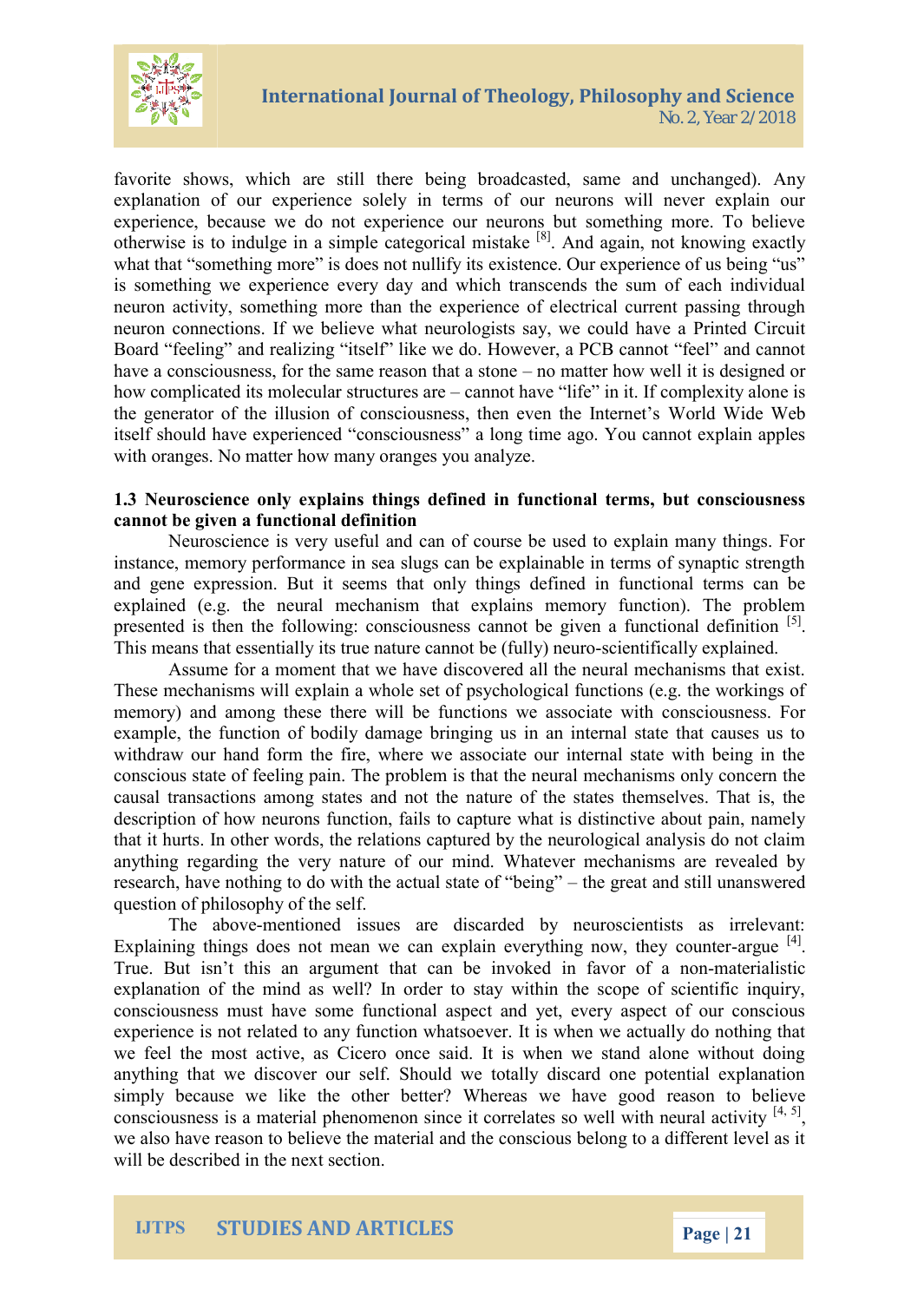

*"if mental phenomena are in fact nothing more than emergent properties and functions of the brain, their relation to the brain is fundamentally unlike every other emergent property and function in nature"<sup>2</sup>*

As David Chalmers (1995) stated, while cognitive neuroscience can explain how the brain enables informational processing of the mind, it is incapable of explaining the qualitative experience that accompanies it. No matter what knowledge we gain about the visual processing of color and how precisely we are able to describe it, the quality of sensory experience of red cannot be known unless experienced <sup>[9]</sup>. Analyze and describe the way we taste a peach in the best way possible; again, you will not be able to understand how a peach tastes until you actually eat one. Another attempt to counter reductionism comes from a broad category of theorists who look to the relatively new science of complexity, or emergence, to explain the brain's relation to the mind. Emergence theory holds that interactions between lower-order phenomena can give birth to higher-order phenomena with properties which cannot themselves be reduced to the lower-order interactions.

Consciousness is clearly an emergent property. The latest evidence is that there is no master site of consciousness or control in the brain. If that is the case, looking to the subatomic level is clearly a move in the wrong direction. It makes as much sense as trying to understand the properties of water by studying hydrogen and oxygen. Even though water emerges from the combination of the two, studying its components tells us little about water itself. Just as the wetness of water cannot be found in the hydrogen and oxygen molecules that constitute it, so the complex qualities of mind, like reason, decision-making, reflection, and emotion cannot be found in the behavior of our neurons. The advantage of this way of thinking is that while it does not deny the biological roots of mind, it nonetheless acknowledges the validity of higher orders of human experience [10]. And we should not forget about subjectivity, which is another major piece of the puzzle. No other emergent property (e.g. liquidity) has subjectivity  $[7]$  and yet, subjectivity is an inherent (and important) part of human consciousness. Discarding that from the picture is wrong; every theory trying to account for consciousness should have a special place reserved for that notion which seems to be unique for conscious beings.

## **1.4 There is more than explaining things bottom-up**

During the compilation of this paper, millions of neurons were working in my brain. Molecules used chemicals to transfer messages and everything in my brain was working to produce the result you (and not your neurons) see. At the same time, on another (higher) level, I was thinking about what to write next. I decided what to do, why I wanted to finish this article, why I was interested in the topic et cetera. Confusing what happens at a microscopic level with what decisions I make as a person at a higher level is another type of common error in analyzing consciousness only on the basis of neurological activity.

As Templeton prize-winning cosmologist George Ellis said, "The standard mistake that fundamentalists make is to posit a partial cause as the whole cause. Yes, the neurons are there. That's a partial cause of what's going on. What these neuroscientists are missing, though, is the top-down action in the brain, which is the part that gives life its actual meaning. And if you only choose to look from the bottom up you will never see that meaning. Think of a jumbo jet flying. The bottom-up view of why it flies is because the

<sup>2</sup> B. Allan Wallace, *The Taboo of Subjectivity: Toward a New Science of Consciousness* (Oxford: Oxford University Press, 2000), 136.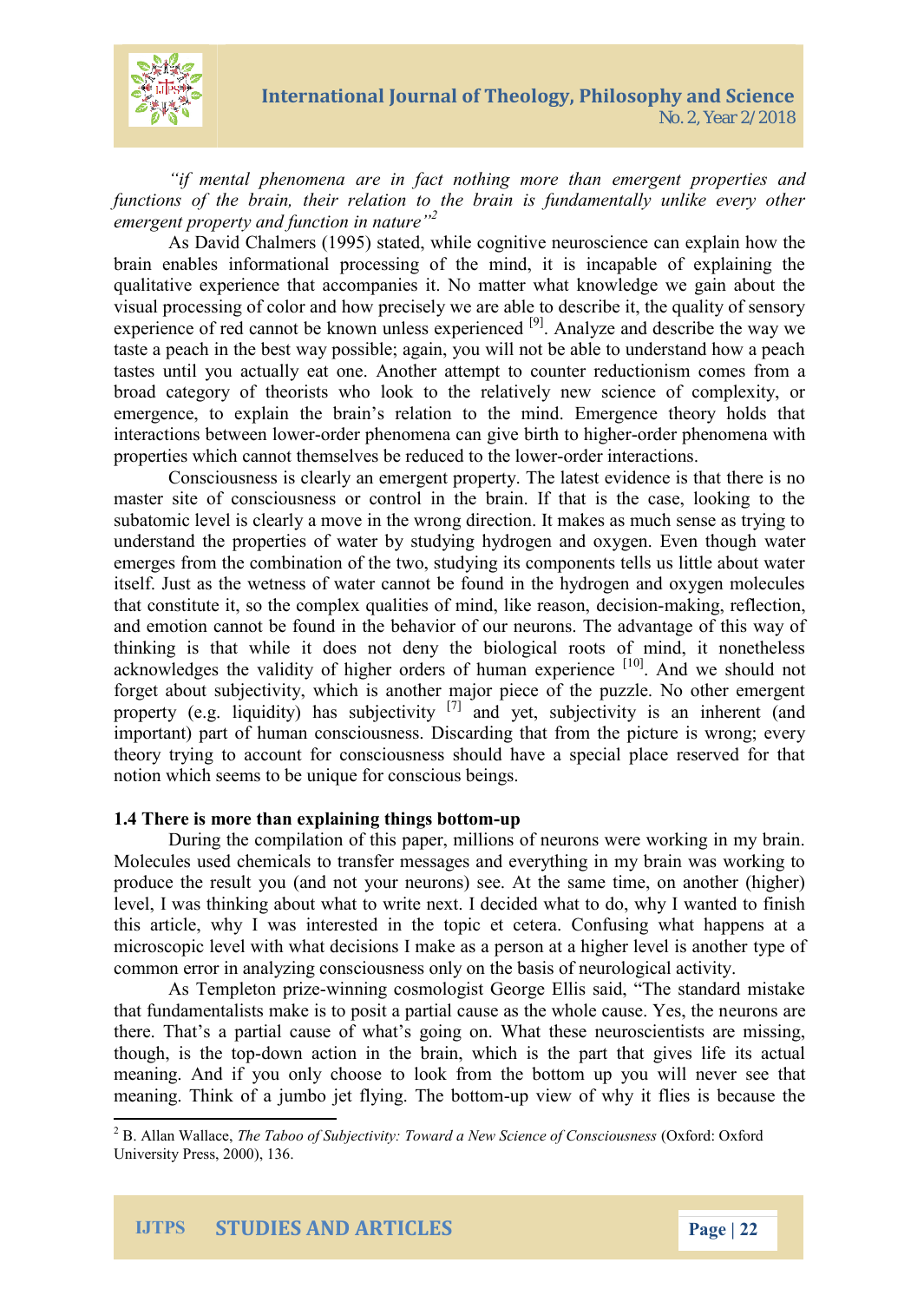

particles are impacting the wing from below and moving a bit slower than the particles above the wing. The top-down version of why the plane is flying is because someone decided to build the plane, employed a lot of people to use computer aided design tools for the design of the plane and then a lot more people to build it. At the same level of why the plane is flying lies the fact that the pilot is sitting at the controls and is making it fly. Some physicists tend to miss this top down view. And it's the same with neuroscientists. To return to the flight analogy, they would say that all that is making the pilot fly is the firing of some neurons in his brain. But then they would be missing the fact that he had decided to be a pilot when he was a kid. He got enthusiastic about it; he worked to raise the money for his training and managed to overcome obstacles in his journey to fulfilling his dream. Neuroscience just messes all of that up; or just blatantly ignores them completely. It is unable to see those higher levels because it is focused on the lower levels  $[10]$ . The mind cannot be the same as the brain, because the mind also has a top-down causal influence on the brain. And this refers not only to examples of cognitive therapies exploiting neuroplasticity  $\begin{bmatrix} 7 \end{bmatrix}$ , but more generally to the way our human free will (which is again discarded on the basis of adherence to specific philosophical dogmas) affects our life per se.

In other words, the mind can affect the brain and vice versa. And ignoring that reality is neither scientifically nor philosophically sound. The willful, mindful effort can alter brain function, and such self-directed brain changes are a genuine reality. All experience shows that the arrow of causation relating brain and mind is bidirectional [11]. Deliberately choosing to ignore one of the main potential directions of influence drastically limits the way we examine our mind. *"The most striking feature is how much of mainstream [materialistic] philosophy of mind is obviously false…. In the philosophy of mind, obvious facts about the mental, such as that we all really do have subjective conscious mental states are routinely denied by many of the advanced thinkers in the subject."<sup>3</sup> "Nowhere in the laws of physics or in the laws of the derivative sciences, chemistry and biology, is there any reference to consciousness or mind."<sup>4</sup>*

#### **1.5 The human memory problem**

The memory functionality of the brain is another problematic area which indicates potential gaps in our understanding. For example, much research has been conducted on animals from which scientists have removed large part of their brain, but they still continue to remember things they have learned  $[12, 13, 14]$ . When we remove a section of the brain which seems to be the one which holds the memories, another part of the brain takes on that role. Scientists removed surgically sections of the brain of chickens where they saw (via radioactive substances put into the brain) that some new tricks that those chickens had learnt were stored, but the chickens still remembered how to do the tricks  $^{[15]}$ . Such results show that founding the functionality of the memory only on the material substrate of the brain may be missing important aspects of that functionality.

If memory is stored in the brain, then the cells or at least their structure should remain exactly the same for years in the sections where the memory is stored. But as we now know, this does not happen; research has shown that all the cells of the brain change constantly  $[16, 16]$ <sup>17, 18, 19</sup>. If the area of the brain which is related to learning is destroyed, then the brain recreates this region in another place  $[20]$ . What is more, the problems posed by brain

<sup>3</sup> John Searle, *The Rediscovery of Mind* (Cambridge, MA: MIT Press, 1992), 3.

<sup>4</sup> John Eccles and Daniel Robinson, *The Wonder of Being Human: Our Brain and Our Mind* (New York: Free Press, 1984), 37.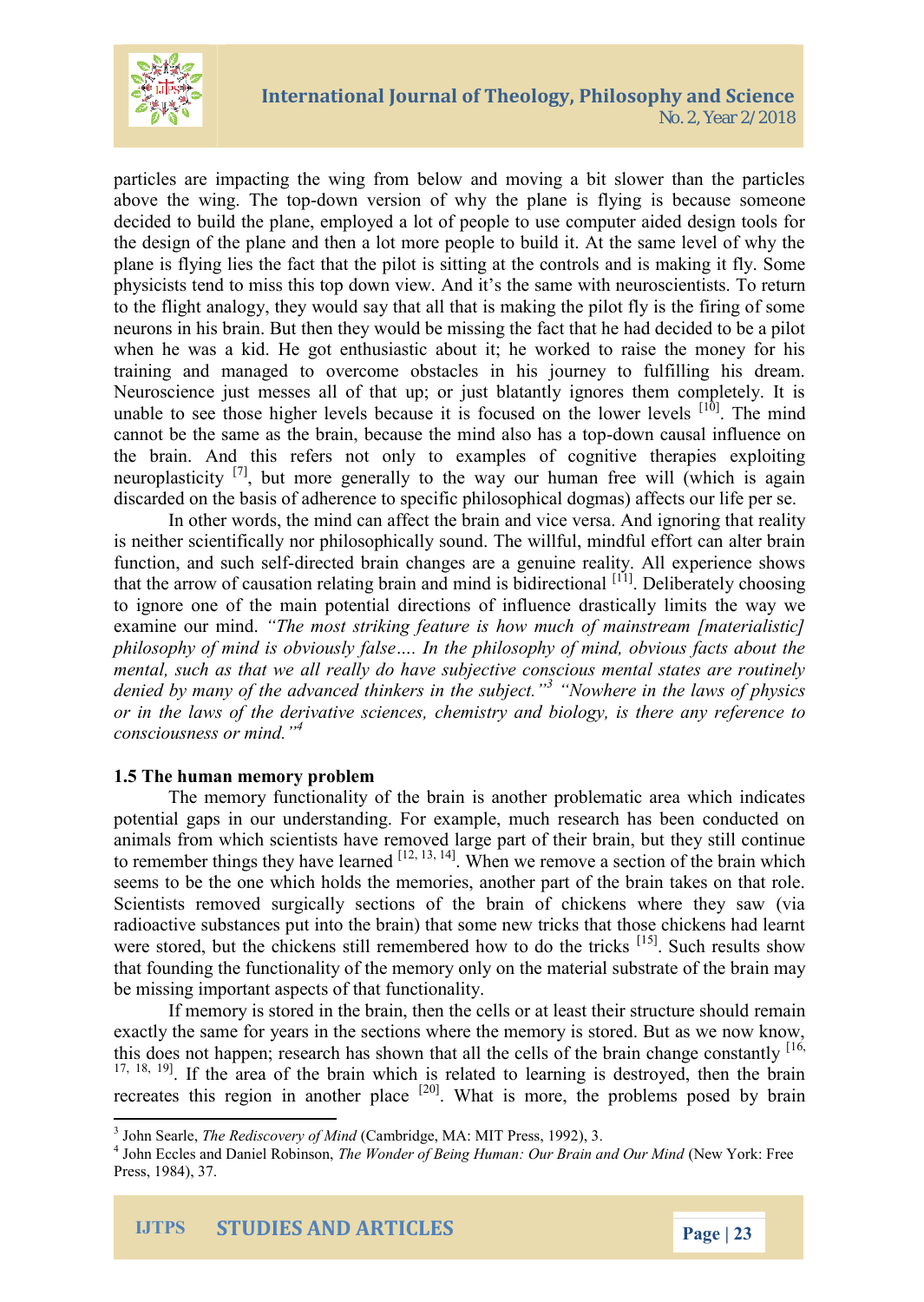

plasticity research are not limited to memory. The cells of our brain change every day. How do we remain the "same" person if ever-changing matter is all that we base our existence upon? How can you interpret more easily this phenomenon, if not via admitting the existence of an immaterial "something" which resides outside the brain (or transcends the brain) and controls its material substance?

This is more than just a philosophical trick; it is something deeply related with the very nature of our self. And it should not be disregarded by science as something irrelevant. Even though modern scientists try to persuade us that philosophy is dead, in fact philosophy today is more relevant than ever. All things examined by science are in one way or another related to philosophy and the assumptions we make are related to specific philosophical opinions; knowing these opinions (and having the courage to question them) is crucial for scientists to understand the true nature of their theories.

## **2. ARGUMENTS FOR A MORE IDEALISTIC VIEW OF THE MIND**

As scientists try to unlock the mysteries of consciousness, the old debate about monism-dualism comes into the surface. This section presents some arguments that could be used in favor of a more non-materialistic (idealistic) interpretation of the phenomena of the mind. Science tries to explain phenomena that are spiritual with tools that are specifically designed to unlock the mysteries of matter. If a scientific theory has the underlying dogma that no spirit exists, then how can it find spirit even if it is there? There is evidence which provide a hint towards what seems to be the right direction, but our compasses are calibrated so that they will never look that way. It is true that we cannot be certain of the nature of consciousness with the things we know now and that is exactly the point of this paper: to show that research on the topic must continue with a mind free of any dogmas and prejudice. All in all, the belief in the non-existence of spirit can be as dogmatic as the belief in the existence of spirit.

This more idealistic way of seeing the brain can take many forms. For scientists like Rupert Sheldrake, one of the most powerful explanatory tools for understanding the workings of life and mind is the physical notion of the "field", first introduced to science by Michael Faraday in the  $19<sup>th</sup>$  century. "From electromagnetic fields, to gravitational fields to quantum matter fields, these field theories have taken over physics in such a way that everything is now seen as energy within fields", according to Sheldrake. "As Sir Karl Popper put it, 'Through modern physics, materialism has transcended itself, because matter is no longer the fundamental explanatory principle. Fields and energy are.' So then when we come to the mind and the brain, what if the brain is a system that's organized by fields as well?"<sup>[10]</sup>. In any case the simple question "What is a particle?" is not so self-evident or "materialistic" as it first seems. (See Consciousness and Quantum Mechanics section below) In general, explaining consciousness with energy fields is something that could provide a valid alternative that fits many of the properties of consciousness we see. And in any case, it should be noted that the point is not to prove anything, just to show that there are other possibly viable solutions to the problem under examination. For others, the non-materialistic nature of our consciousness could stem from modern quantum mechanics. There we have observed that the observer can affect the outcome of the experiment just by observing it (see below for double slits experiment analysis). This kind of effect to the outcome of the experiment is not possible by material interactions between particles. Could our consciousness be made of something non-materialistic as Neumann postulated?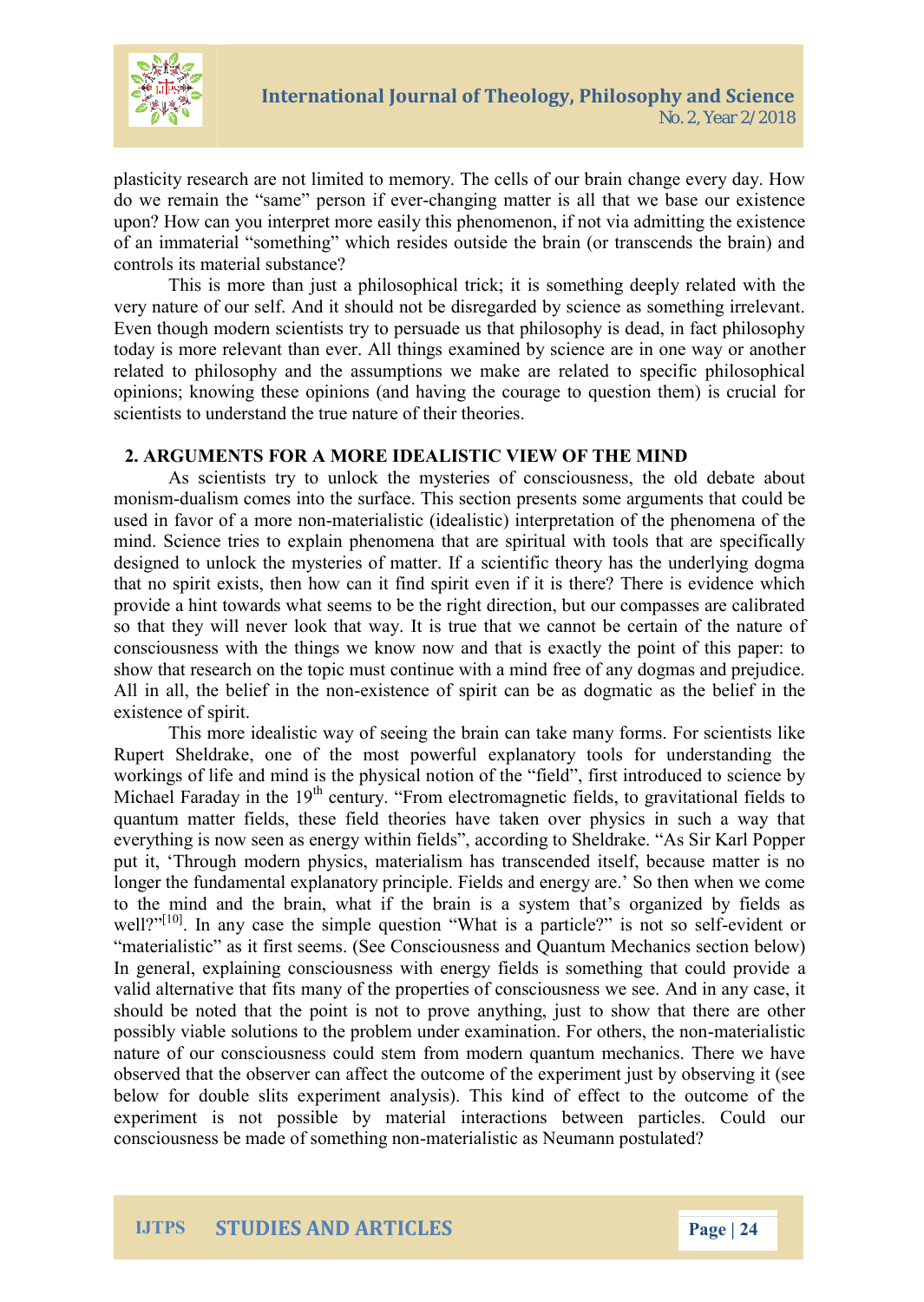

In summary, idealism and dualism have much less to account for than materialism. As Keith Ward said, unlike materialism, what other more idealistic explanations don't have to do is to explain away the personal experience of every human being. We are something that we all understand it to be something different than voltage or particles moving. And at the end that is the best argument in favor of a more spiritual view of the brain.

"*No single brain area is active when we are conscious and idle when we are not. Nor does a specific level of activity in neurons signify that we are conscious. Nor is there a chemistry in neurons that always indicates consciousness.*" 5

## **2.1 Function has many definitions**

The great philosopher William James argued that all the problems in brain research arise from the monolithic way in which we understand the function of the brain. Materialistic science  $-$  he said  $-$  can think of the brain function only in the "function that produces" something" way. However, "function" can have other meanings as well. Many things function in a way to "allow things to happen", like when your hand pulls a trigger so as to remove the barrier holding the gun to go off. Function could also mean "function to allow transmission of things", like a colored glass (the function of which is to allow the transmission of light through it). The brain could act in one of the other two ways of "function", thus being simply a way to allow souls to manifest themselves in this world  $[21]$ . (Remember the TV analogy described above)

This is a very interesting alternative in interpreting data, which all scientists dealing with the problem of the brain should always have in mind. The definitions we use could sometimes affect the result we get. And as Aristotle said, the questions almost always include the answer; researching for the mind into the brain via matter-based questions makes it certain that no mind will ever be discovered. Researching for the generating function of the brain regarding consciousness makes it certain that there is no possibility to discover any other potential functions it may possess. All the above is important, but they seem even more crucial if one takes into account that modern science has a very frightening record of imposing specific definitions on things which can be defined in many other ways.

#### **2.2 Consciousness and Quantum Mechanics**

An interesting debate is going on related to quantum mechanics and the possible role of human consciousness on the result of a measurement  $[22]$ . The 'mystical' wave function produces a set of possibilities that all exist simultaneously (a phenomenon known as quantum superposition). One of the quantum mechanics interpretations claims that only when a human observer observes the particle, does the function collapse to a single "reality". This interpretation states that the "thing" that actually causes the wave function to collapse is the consciousness of the human observer. This is also known as the Von Neumann-Wigner interpretation <sup>[23]</sup>. This theory solves many problems of quantum mechanics. Consider for example the double slit experiment. The electron actually "chooses" to be a wave or a particle only after the measurement/ observation. But what is "observation"? Many scientists have published papers which examine the role of consciousness in the collapse of the wave function <sup>[24]</sup> and it seems that the possibility that consciousness actually causes the electron to "decide" is an explanation one cannot simply ignore. Many people believe that Wigner's

<sup>5</sup> Mario Beauregard and Denyse O'Leary, The Spiritual Brain: A Neuroscientist's Case for the Existence of the Soul (New York: HarperCollins, 2007), 109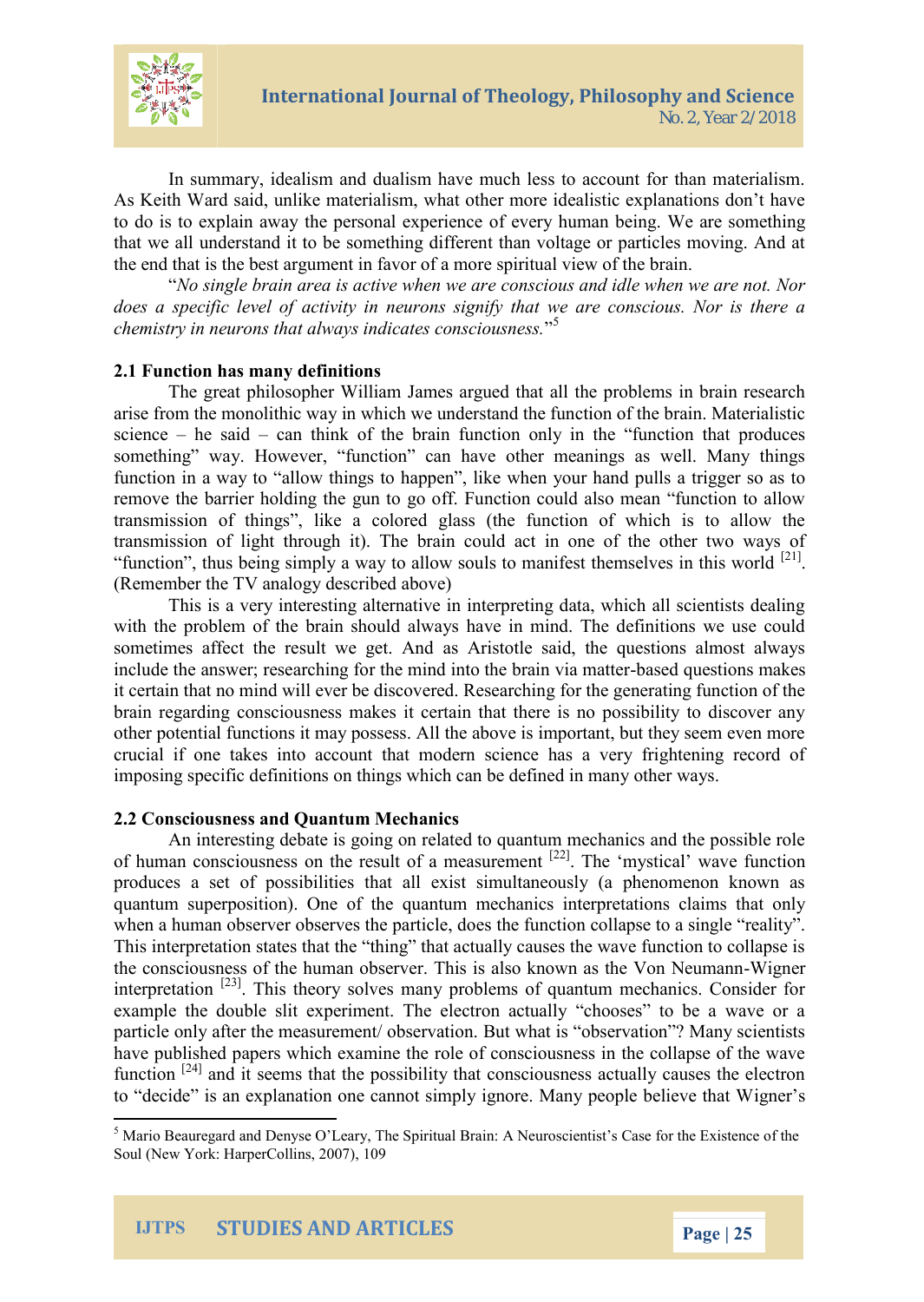

interpretation is old and, thus, outdated. But such an argument is fundamentally flawed: being old does not necessarily mean that something is wrong in any case (if such was the case we should have stopped reading Parmenides, Aristotle and Plato a long time ago). It is true that this is just one of the multiple potential interpretations of quantum mechanics; currently more than ten are still active  $[25]$ . But it is the most philosophically sound. First of all, this interpretation is totally mathematically compatible with the results  $[26]$ . So, we cannot discard it on the basis of non-conformance with the experimental data. The only reason physics today discard this interpretation, is its opposition to the classical physics model that "reality" exists somewhere independently from us (another assumption which has turned into dogma). Wigner actually shifted to those interpretations (and away from the idea that consciousness causes collapse) in his later years. And it is important to note that this did not happen because the interpretation proved wrong (in any case can that ever happen for an interpretation? – another interesting question) but partly because he was embarrassed that the "consciousness causes collapse" idea can lead to a kind of solipsism [27]. What is more, no other interpretation can explain why the wave function does not collapse before the observation. If one considers observation to simply be the interaction with the measurement instruments (i.e. the interaction of non-living matter with other non-living matter), then why does the electron not collapse to a specific state due to its interaction with all the other physical elements of the experiment setting? What makes the "measurement" special? How is the measuring device different from any other material in the experimental device? (the air, the cosmic radiation, the other particles, the numerous fields existing in the experiment site and so on). The answer is – according to modern physics – that essentially it is not different at all. But then, many philosophical problems arise. Could this mean that any experiment regarding the collapse of the particles' wave function could be conducted via interaction with anything? In the double slit experiment, no interaction with the gravity field, with electromagnetic fields or with other particles in the air results in the collapse - only when a human observer observes do we have that collapse. Something similar to the above experiments and equally important is observed in the Quantum Zeno effect in which an unstable particle, if observed continuously, will never decay  $[28]$ . It is also important to note that the double slit experiment shows not only that the observer affects the thing observed, but that the effect of the observer traces back in time, as in the Wheeler's delayed choice experiment <sup>[29] [30]</sup>. This adds additional problems to the attempt to explain these experiments via a strictly materialistic interpretation – matter affects matter only forward in the direction of the arrow of time. Some counter-argue that the abovementioned interpretation is not falsifiable. This could be true in a sense: there is no way to observe the result of an experiment without anyone observing the result anyway. But this is also an argument against other interpretations which ignore the effect of consciousness on the result: how can you determine there is no such effect if you haven't conducted any experiment without that element in the experiments you conduct? What is more, we must remember that falsifiability does not guarantee the validity of a theory; it is just a criterion we would like to have in place to make our work of analyzing the alternatives easier. It is nice to have, but not necessary to make a theory scientific or valid. How falsifiable are for example other (seemingly more valid for modern physicists) interpretations, like the multiverse theory which calls for the instant creation of a new universe every nanosecond that a wave function collapse takes place? All in all, the conscious observer seems to affect the cosmos and reality. This is something accepted or heavily discussed among scientists today. The cat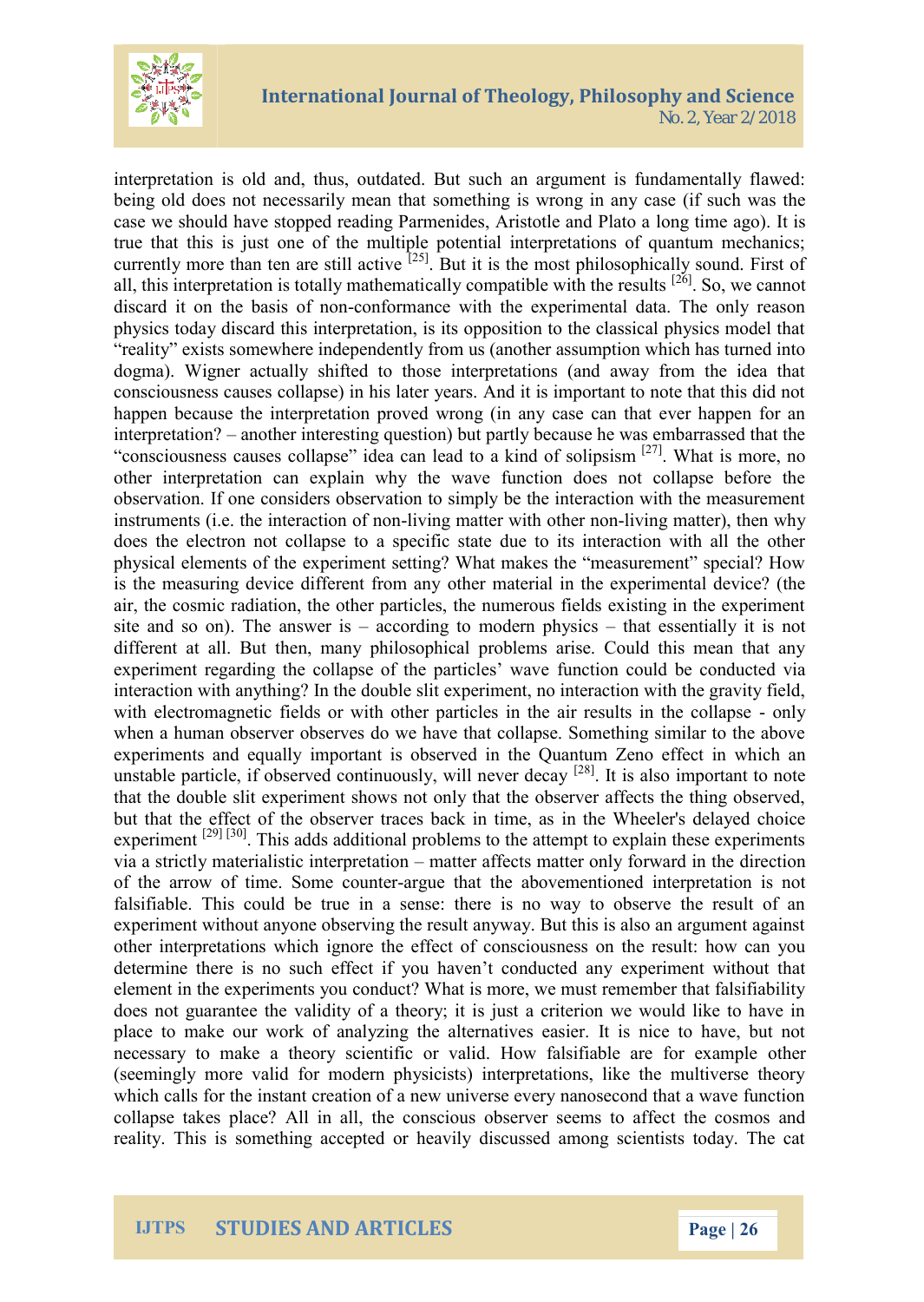

seems to be both dead and alive until an observer observes it. And the current way science thinks, is not compatible at all with the above-mentioned observations.

#### **2.3 Non-local consciousness & Near-Death Experiences (NDE)**

Research from known scientists and universities has shown that consciousness may not be an exact synonym to brain functions through providing strong indications that the link between consciousness and the brain might not be as tight as we might think. Even though such research and conclusions are often discarded as pseudoscience, it must be noted that prestigious scientists or institutions are involved in it. And although it is true that the use of such research results by pseudoscience proponents is a problem that does exist, it must be noted that the pseudoscience problem is not limited only to consciousness research; screening of the validity of a source and logical analysis of the conclusions presented is something which is always needed in all fields of science (and for all conclusions, atheisticfriendly conclusions included).

Research regarding non-local consciousness has been conducted by the Princeton University and reached impressive conclusions <sup>[31]</sup>. The Princeton Engineering Anomalies Research (PEAR) program, which flourished for nearly three decades under the aegis of Princeton University's School of Engineering and Applied Science, discovered many empirical anomalies which are inconsistent with the established models of our era. As the university official page claims, "PEAR's contribution to this expansion of the scientific worldview has been its accumulation of huge bodies of consciousness-correlated empirical evidence that the subjective/ objective dichotomy of Cartesian philosophy is no longer entirely viable". One of the implications of that research is that "accommodation of these anomalies within a functional scientific framework will require the explicit inclusion of consciousness as an active agent in the establishment of physical reality" (sic). The implications of consciousness in quantum mechanics discussed above is a similar example of how our consciousness seems to affect things outside the limitations of our body.

Near-death experience (NDE) is another field which shows promising leads towards a non-materialistic view of the cosmos. They were first reported by Dr. Pirn van Lommel in a prestigious scientific journal, the medical journal "The Lancet" <sup>[32]</sup>. NDEs are perhaps the most intriguing challenge to the neuroscientific mainstream view and more data is emerging from a growing body of related research. Throughout the ages and across cultures, people have reported a variety of mystical phenomena surrounding the dying process. But with the technological explosion of the twentieth century, one medical advance in particular has opened a significant window into the phenomenology of dying – namely, our ability to resuscitate people, to bring them back from the dead.

It is easy to understand why these experiences have such a profound psychological and spiritual impact. And that, along with the fact that exploring the borders of life and death is so difficult, is the reason why objections to the validity of NDE experiences are not few. Reports of NDEs are often discarded by the scientific community as hallucinations; they do not fit at all with the current picture drawn by the current scientific theories. As neuropsychiatrist and renowned near-death researcher Peter Fenwick points out, "the simple fact that people have these experiences does not in itself prove anything one way or the other regarding the existence of consciousness outside the brain". Simply put, how do we know the NDE is not just a brain-generated illusion? According to the "dying brain hypothesis" as put forward by psychologist Susan Blackmore, all the specific phenomena associated with the classic NDE can be accounted for by established brain responses to the "severe stress,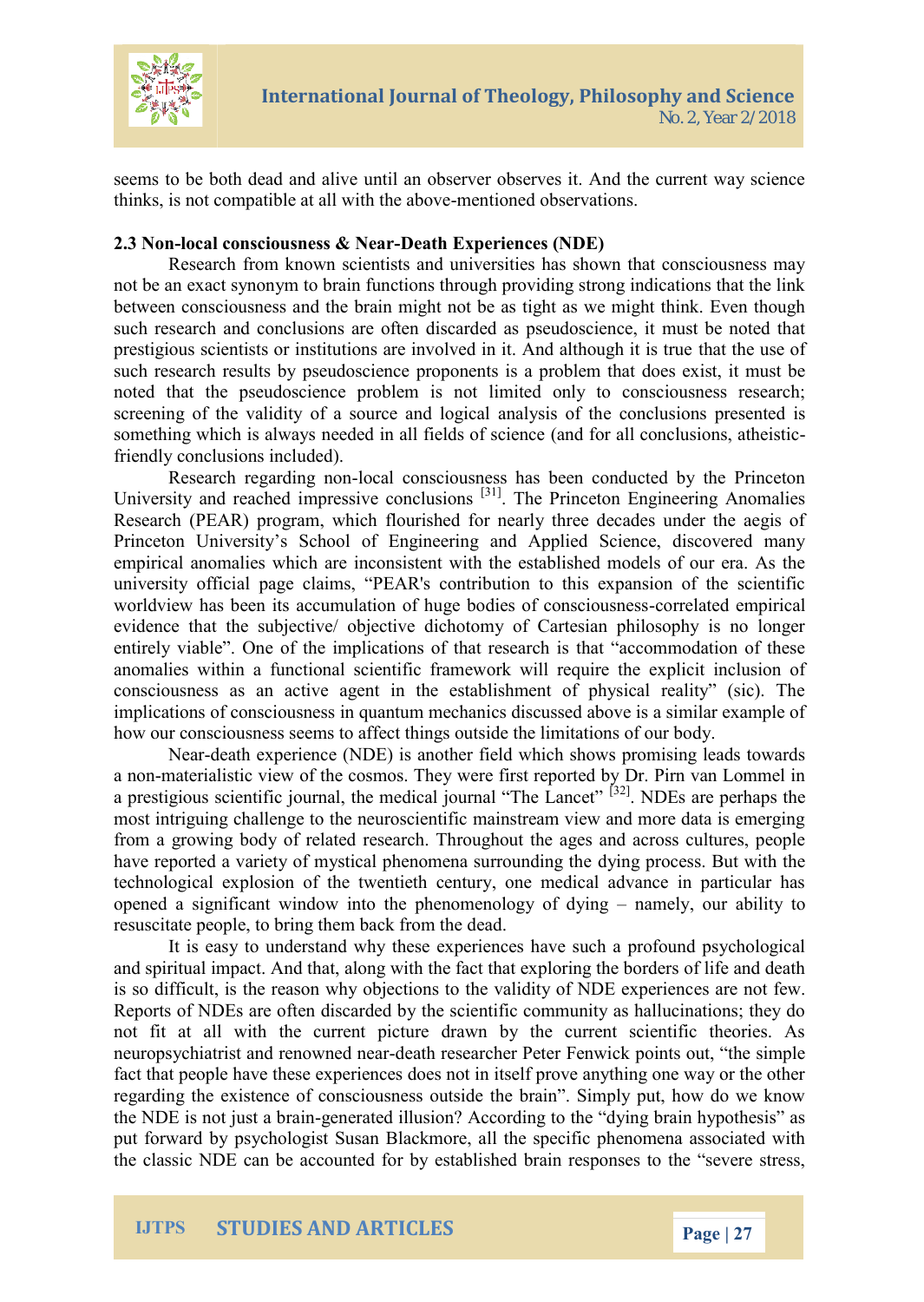

extreme fear, and cerebral anoxia" that would naturally accompany a brush with death. But riddled throughout the NDE literature are accounts that seem to suggest that there is more going on in these experiences than what can fit into the materialist picture of a simple hallucination. Besides the Lommel paper, there are many other papers discussing similar incidents reported in literature. And not all of them can be easily discarded <sup>[33]</sup>. For example, eminent cardiologist Fred Schoonmaker conducted an 18-year study of 1,400 near-death experiences, including those of about 55 persons whose experiences took place while flat EEG readings were recorded <sup>[34]</sup>. Prospective studies, reviewed groups of individuals and then found out who had an NDE. In general, close to 3,500 individual cases between 1975 and 2005 had been reviewed in one or another study by more than 50 researchers or teams of researchers [35]. The International Association for Near-death Studies (IANDS) holds conferences, at regular intervals, on the topic of near-death experiences. The first meeting was a medical seminar at Yale University, New Haven (CT) in 1982. Since then conferences have been held in major U.S. cities, almost annually  $[36]$ . Many universities also continue to carry out research related to the matter  $[37]$ . On the whole, there are strong scientific indications that consciousness is something which survives the physical death of the body. And if we follow the falsification logic of Popper, the validity of only one of these cases would suffice to discard the whole materialistic theories of the brain.

Additionally to the above, even more startling indications that materialism may be wrong come from cases where humans appear to have a normal life even though they do not have a normal brain (at least in the way we define it). The research of John Lorber is the most famous example. In 1980, Roger Lewin published an article in Science about Lorber's studies on cerebral cortex losses. In that he reported the case of a Sheffield University student who had a measured IQ of 126 and passed a Mathematics Degree but who had hardly any discernible brain matter at all since his cortex was extremely reduced by hydrocephalus <sup>[38]</sup>. For an instrument that is so delicate that even the slightest problem might result in turning into a plant or dead, having example of people who function perfectly with most of their brain missing is surely the counter-example needed to start thinking whether we took the wrong turn.

All of the above have led prominent researchers, such as the late Nobel-winning neuroscientist Sir John Eccles, to propose a dualist view of the problem, arguing that the human mind and consciousness may in fact constitute a separate, undiscovered entity apart from the brain [39].

#### **2.4 Zombie arguments**

Other arguments in favor of a less materialistic view of consciousness are related to what we feel every day: that we "are" ourselves and not a set of machinery working. Our brain is not a set of electrons, because a set of electrons is just "a set of electrons", not a thinking entity. We are not zombies <sup>[40]</sup>, we are thinking human beings doing more than just feeling and reacting according to physical laws without being conscious of what we do [41].

If physicalism was right and if indeed everything we did could be explained by the action-reaction mechanistic model of our body, then there would be no room for what we feel and "know" that we have: that "something" which makes us humans, which makes us more than simple reacting machines. We know that we do not just react to things like zombies. We know that we do not just live according to automated processes and physical laws. We know that we are who we are. I know that it is "I" who speaks and not the physical laws governing the electrons in my brain. I know that I am the one writing now and not the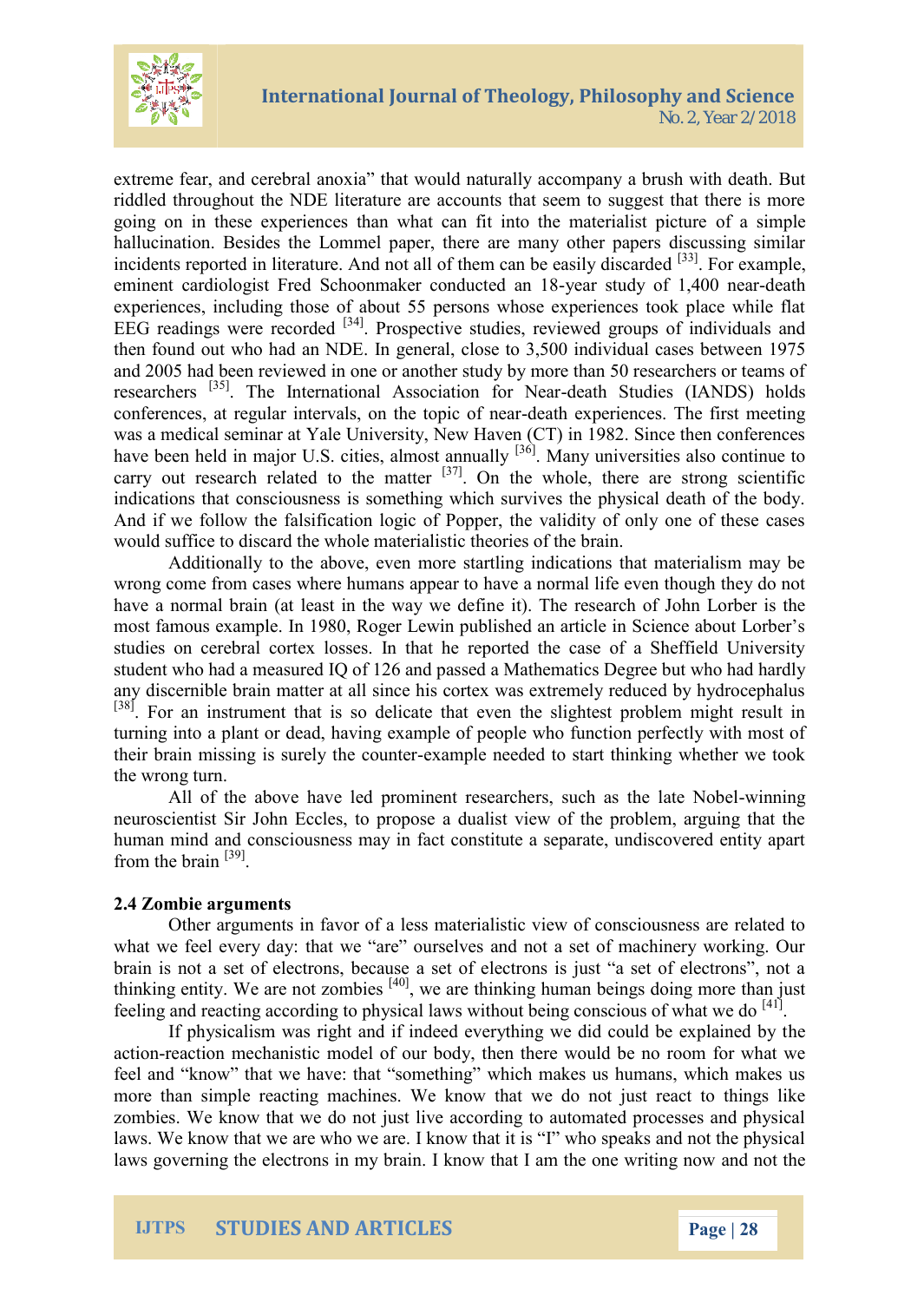

physical laws governing the universe. I know that I have free will and that what I write here is "mine" (and not product of a machine in the form of a human body with no intellect or consciousness), as you also know that what I write here is "mine". You may even write a comment to "me" complaining about what I wrote. Last but not least, we all understand that others we interact with are not zombies as well; they are conscious beings functioning according to what they decide and feel like. Not in a single moment do we think of the possibility that other human beings are just zombies (or robots); so how can a theory which actually defends such a view be considered so self-evident? In our everyday life we constantly adhere to the non-materialistic view of the mind, in how we behave towards our self and towards others. This might not look as "scientific", but perhaps it is more valid that any scientific view on the matter – especially because it is not (scientific in the strict sense of the word). Modern science seems to have difficulties to account for the simple things humans feel and it seems that we all need a more spiritual point of view to guide science back to us. After all, every scientific theory must adhere to the empirical data we have available. And this is a great chunk of data we seem to deliberately ignore.

## **3. THE NEED FOR A MORE SPIRITUAL SCIENCE**

All contemporary neuroscience is based on classical physics. No surprise it supports the view of the self which is based on the brain and a set of mechanical laws. That is the only view that type of physics can come up with. It cannot explain how consciousness arises since there is simply no consciousness in classical physics; it was erased from the study of matter by Descartes' dualism (i.e. that mind and matter are separate). And it was on these foundations that Newton erected classical physics, the science of matter, which does not deal with mind in any form. By definition, Descartes's dualism predicts that mind cannot be explained from matter, and Newton's physics is an expression of dualism. Modern physics tries to examine reality as something existing "objectively" somewhere out there. And this objective reality does not have room for subjects (conscious humans). Neuroscientists are looking for consciousness based on tools which cannot detect consciousness by design [42].

However, it would be unfair to say that science has inherent limitations. It is not that the methods and institutions of (empirical) science somehow compel us to accept a materialistic explanation of the phenomenal world, but that we are forced into that path by our a priori adherence to material causes and axioms [43]. Modern science seems determined not to look for the source of consciousness anywhere else but in matter. But only a bad detective argues "The murderer can't be in the basement – because I'm afraid to look there". Some materialists admit that materialism cannot be shown to be valid a priori. Instead, they claim that since materialism has had such an impressive track-record in solving problems, we must assume it will continue to succeed. But this is plainly wrong. Materialism does not have an impressive track-record in explaining things at all. It was Christian theology, not materialism, which gave birth to modern science. Great scientists such as Newton, Kepler and Galileo tried to find the physical laws governing the universe in an attempt to unravel God's master plan of the cosmos. The need to read the "mind of God" was the philosophical stone which drove all scientific efforts during the time of Newton.

What is more, materialism inherently conflicts with the rationality of science: The dogma "in the beginning there was nothing, then nothing created something and now we only have some electrons and protons moving around randomly" cannot explain the existence of all-powerful universal physical laws or the emergence of the patterns we see. Theism on the other hand supports that rationality: The existence of universal physical laws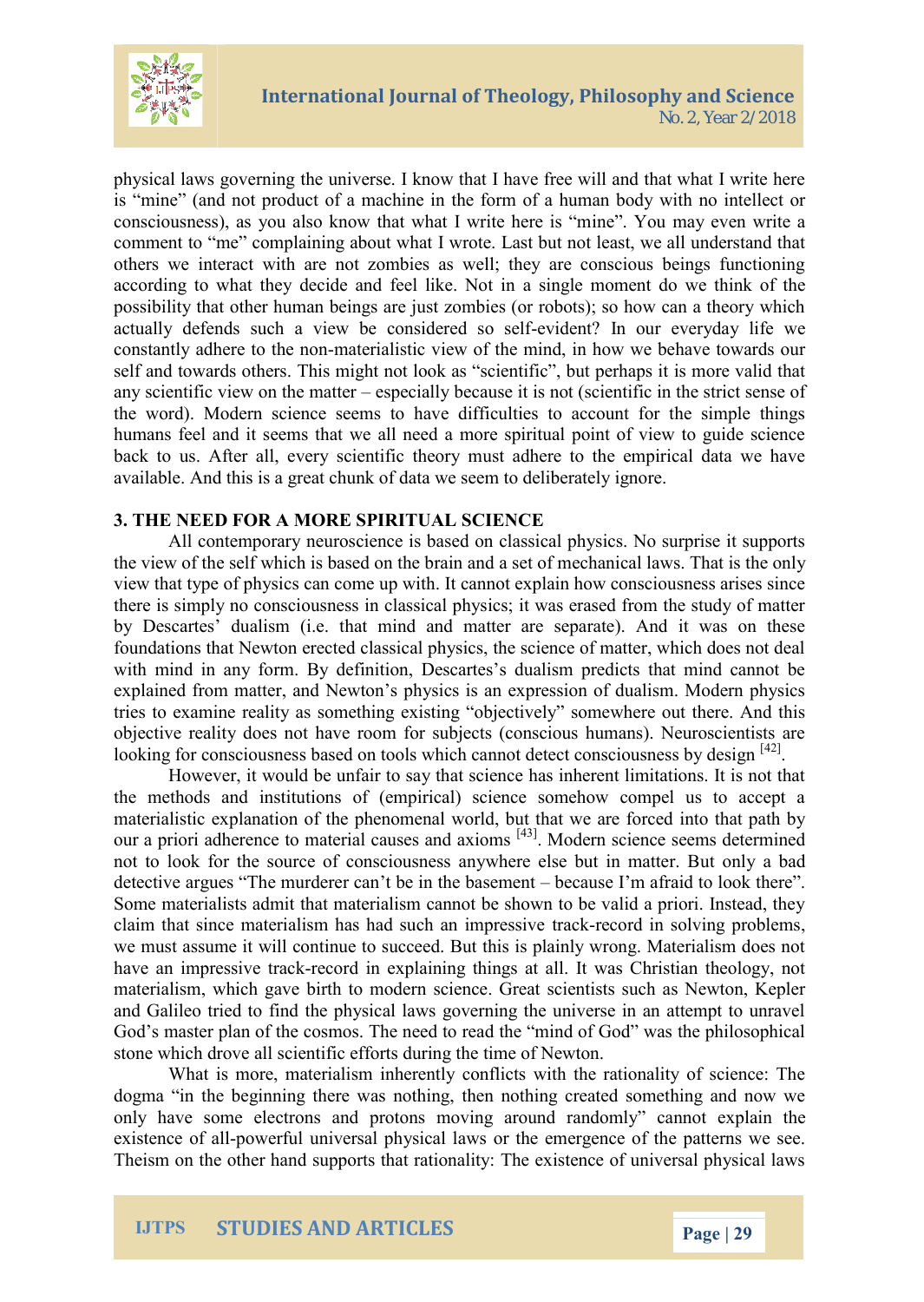

can be explained by the theory of a First Cause or a great Designer who actually put in place those laws. And the failure of materialism to account for the mind (as described above) is one of the most staggering examples of how dogmas can hinder the progress of science if we fail to see them  $\left[7\right]$ . Regarding the mind, it seems that the materialistic dogma cannot explain the subject-object (human-matter) relationship, the way we think or – more importantly – the very essence of what we feel as "beings". The notion of spirit – at least as potential explanation framework – must be embedded again in the science of the mind if we are to discover our true self. Taken together, alternative non-materialistic theories seem to present a formidable case for the scientific establishment to reckon with. But the materialistic bias in western science runs deep. And just how exactly it will be overturned remains anybody's guess. Regardless of the when this will happen, it seems that the thinking of modern science regarding the nature of the mind/body problem is a turning point we will eventually face. As futurist and popular science author Peter Russell suggests in 'From Science to God', "I now believe this is not so much a hard problem as an impossible problem – impossible, that is, within the current scientific worldview".

According to Popper, science progresses through the falsification of current theories and the formulation of new ones. And it takes only one counter-example, only one exception, to change the theory. You may have observed thousands of white swans and believe that you have a very solid case for the "All swans are white" theory, but it only takes one black swan to tear the theory down to the ground. In the case of mind research, it seems that many black swans are trying to fly in front of us, but we just won't let them.

#### **4. OUR IDENTITY: CONSCIOUS BEINGS IN A MATERIAL COSMOS**

Humans have been searching for the meaning of life and their identity in the universe since they started thinking. From the beginning of mankind, we were seeking our purpose in life. We were seeking our soul in the world and most of us believed that we had one. We could understand we were inherently different than a rock, but at some point, we attempted to analyze the nature of that difference. And that was when we forgot what we knew regarding our self.

Our journey in science has drifted us away from the wisdom we once had. Because we chose to transform wisdom into knowledge. And this sin, often mixed with arrogance, made us blind to what was once crystal clear to all of us: That we exist as persons. Every scientific advancement has drifted us away from the self-evident truth that "I am" – every experiment and every scientific announcement was based on the assumption that the universe is made only from matter and, thus, consciousness as a spiritual force has no place here. The fruit of knowledge has cast us away from the "paradise" of believing into our self; we now see us in the mirror only as an elaborate illusion. Modern advancements in science, which turned that knowledge into simple data, just made things worse. Nowadays scientists keep on analyzing data in the context of existing scientific models; thus, not allowing any room for doubt on whether the initial assumptions are still valid or not.

Nevertheless, all axioms and assumptions should someday be questioned. And the research on the matters of mind has generated so many questions that the time is right to raise the alarm that we could be building castles on sand. As quantum physics has showed, the observer is no longer a mindless being with no will, but the one who actually decides what will be seen. Consciousness has been transformed from a "result of matter" to a "source of reality". Even the once thought structural components of matter – particles – are now considered to be probability waves the existence of which depends on interaction with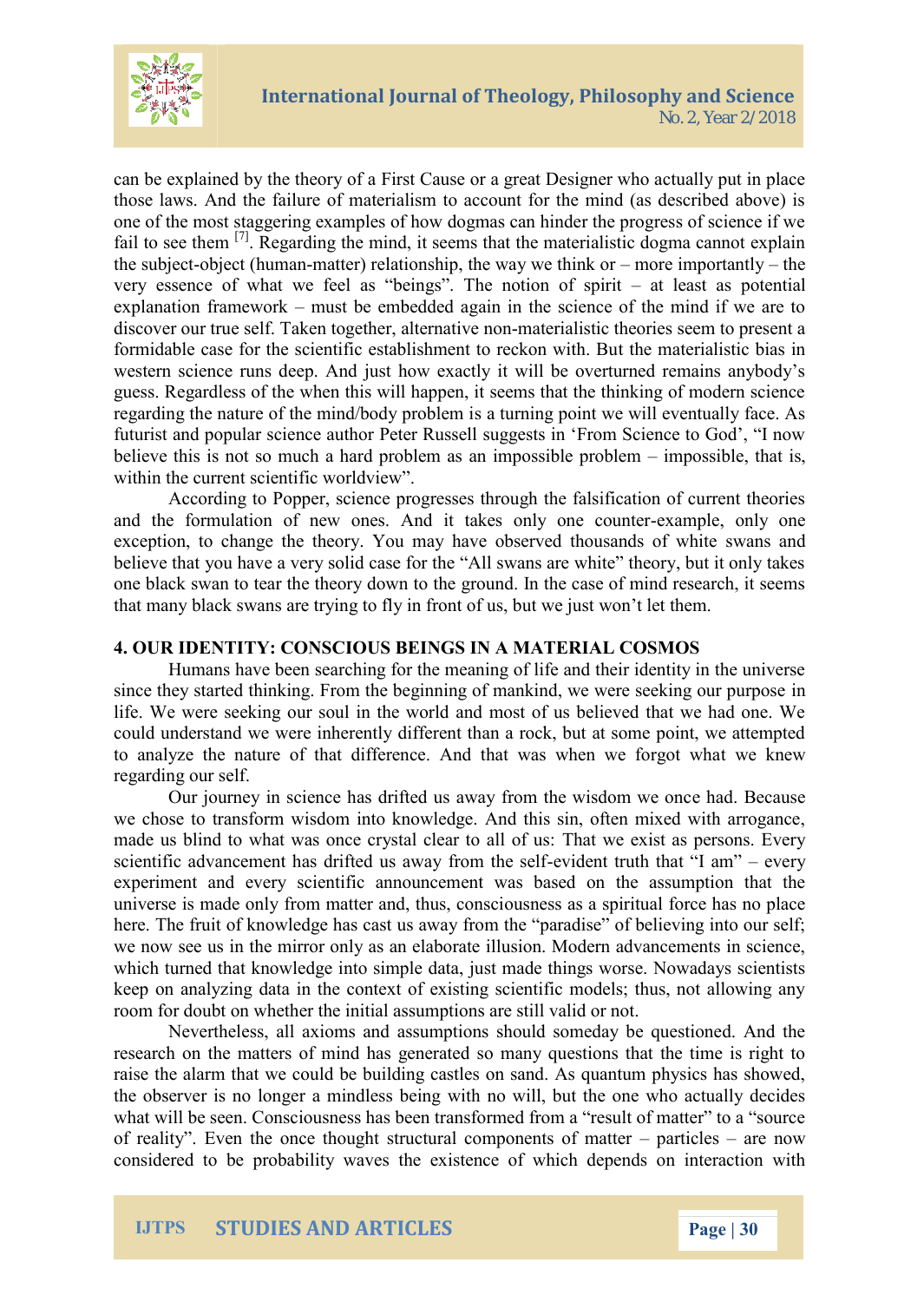## International Journal of Theology, Phi No. 2, Year 2/2018

beings with consciousness. In this sense the atoms are m travelling into space. Neuroscience s attempts to solve the be potentiath **p** reason why science will need to ademid that it The secrets of the mind are not an inch closer to decrypting progress in data analysis concerning brain ffummattions but into i master. And it seems that modern science will soon shift to more holistic forms of thinking. As Chomsky postulated, our the M-Bonddy controversy, can be solveady in wae cromoswidateirvem owde scientific findings differently: There is no body! We are no important. We are the ones who give life to the universe its unimportant. At the end, it is a minuter of (conscious) c

The culture of popular science is one of unidirectional  $\epsilon$ any idea that spirituality corresponds to anything outside ou about any reductionist  $\frac{6}{6}$ xplanation of it.

## CONCLUSION

Humans eha or a long time postulated on the great questic even though initially the existence of consciousness as a knowledge, as centuries passed humans destroyed that not assumptions. Sendice stands at a turning point, where our inability to account for all and formulate  $\alpha$ consciousness seems to be the trigger that will, in time, pu American philosopher Thomas Kuhn called a paradigm shift min-body problem could ultimately be materialism s undoing. open to different interpretations and current experimental da more than meets the eye in the world. To his cracedie on boy maped einth science as unscientific, makes its way back, although not in discard assumptions which hold for thousands of years, esp are the basis of all current tewside earsch Decompointue natly taheat, at the will remember who they are and regain their identity, coming being conscious. Because no matter how many things neuro functions of the bematime aalid viffoonlows us every day and every p not my brain which wrote this article. It is me.

#### BIBLIOGRAPHY:

- [1]Thomas M Bartol Jr, Cailey Bromer, Justin Kinney, Michael A Chirillo Harris, Terrence, J Sejnowski ctomic upper bound on the variability of starting planning of synaptic planning eLife, Nov 30, 2015, DOI:10.7554/eLife.10778
- [2]Popular Science, The Human Brain Could Store 10 Times More Memc retrieved fhotmps://www.popsacmib**ca-iono/b-bo**chro-n1e9timensormeemortines.n  $previ$ o- $t$ uslow gomt  $10/1/2018$ .
- [3]Jianjun Meng, Shuying Zhang, Angeliki Bekyo, Jaron Olsoe, Bryan Electroencephalogram Based Control of a Robotic CAPT Armit foor Reeparchts and 2016; 6: 38565 DOI: 10.1038/srep38565.
- [4]akob Hohwy, Consciousness, Department of Philosophy, Monash November 6 2007, rhettripe ///ewdw.for.comolimetrica.oeu/066i/t2e006 = 131
- [5]akob Hohwy, t hri Can Ti Neuroscience explain Consciousness?, Depa Monash University, Journal of Consc-8qu2s 00045, pp 90 81 dBi@es, 11, No 7

 $^6$  Mario Beauregard and DTehney Siop in Lune and  $\overline{B}$  and  $\overline{B}$ 

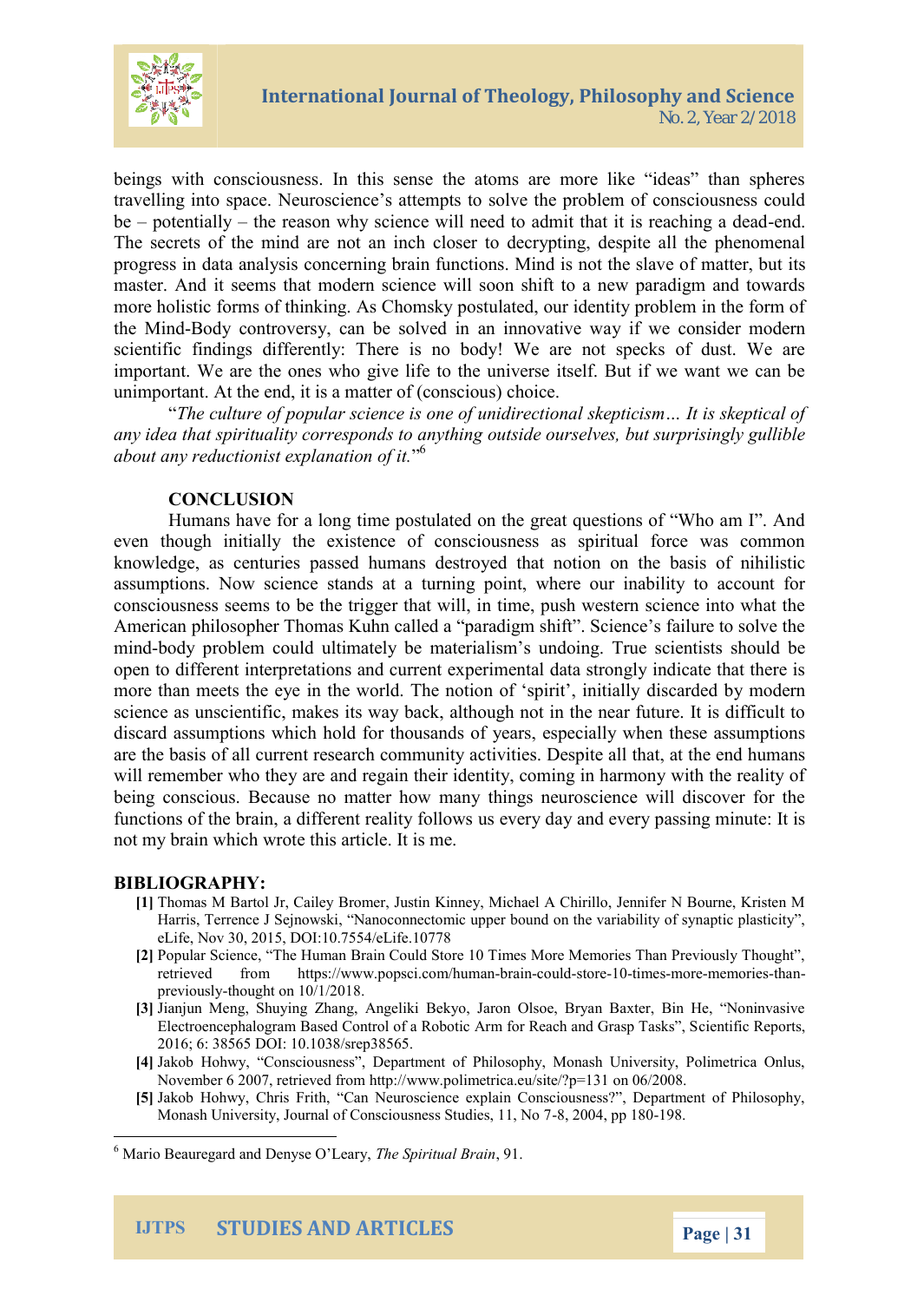# International Journal of Theology, Phi

No. 2, Year 2/2018

- [6<code>Dr Robert Lawrence Kuhn, Can Brain Explain Mind?</code> , http://scienceandreligiontoday.bblogenesyonthaming information 2008/01/02/08  $h/2$ 018.
- [7]Jonah Lehrer, Ramachandran on Consciousness, The Frontal Corte) [http://scienceblogs.com/cortex/2006/10/06/](http://scienceblogs.com/cortex/2006/10/06/ramachandran-on-consciousness/)ramachandran -on-consciousness/ on 12/01/2018.
- [8]Craig Hamilton, Neuroscience, Consciousness, anodn:th Glo Sonaul, "S<br>Perspectives", Ju&e 24005, USA, Retrieved fro Perspectives", Ju&e 24005, USA, Retrieved from [http://www.metanexus.net/archive/conf](http://www.metanexus.net/archive/conference2005/pdf/hamilton.pdf)erence2005/pdf/hamilton.pdf or
- [9]Repova, G, iv@omg mutoscience abnodd the rold led . Horizons of psychology 16, 2004
- [10Dr. Angus, J. L. Menuge, Does Neuroscience Leave Room for G Wisconsin, debate with Dr. PZ Myers at Univer\$9tth, 02 000i& nesota at Mo
- [11]Jeffrey M. Schwartz, Sharon Begley, The Mind and 965e Brain, Rega [12Boycott, B. B., Learning in Octopus vulgaris and other cephalopods
- $25:6973$ . [13]Boycott, B. B., and J. ZA memogy 1s9y 5s for in Octopus vulgaris, Lamarch. Soc. Lond. B Biol. 49860i. 143:449
- [14M. J. Wells, "Octopus: Physiology and Behaviour of an Advanced Cambridge, Springer Science, 1978.
- [15]Rupert Sheldrake, The Passe Moxer politic hResonance and the Habits of I 1995, p.165.
- [16]Will Storr, "Can You Think Yourself Into A Different Person?", H Retrieved from https://www.huffingtonpost.com/entry/nfe3udr100pdasticity on 13/01/2018.
- [17]ennifer Warner, New Clues on Brain s Ability to Learn, WebMD Hea Martin MD, April 04, 2011, Retrieved from https://www.-wlaubemsd.com/br onbrai-abilitto earn on 14/01/2018.
- [18]Michelle W.,R. Volnsiska PSrakaksihrk I. EriChlosonduramallika LauBraasak Chadd,oJoeknnifer SHeKloininsa ,A1So-uessie ,Kalencanda N.,SSizoabbhoan M.,TMn/bimte s R. WójçEcmkiily L. Mybeihoey G,oEtrhie. A. OElslownard Mc,AAutleyur F. Kramer Plasticity of Brain Networks in a Randomized Intervention Trial of E Front Aging Neurosci. 2010; 2: 32
- [19]Clare Wilson, New cache ound desch human am brains, New Scientist, 20 Retrieved from https://www.newscie-**neiwerba.com/article/dns2i61**096 humabrains/#.UwZvZzOTuM8 on 14/01/2018.
- [2.0]Moriel ZelikSotwespkhya, nie Bissiere, Timothy BA.en-Hniaestt, AR neobheecacaAbdZdipranot Bryce Vissel, and Michael S. Fanselow. Prefrontal microcircuit unc hippocampal loss. PNAS, May 15, 2013 DOI: 10.1073/pnas.1301691110.
- [21]William James, Human Immortality: Tow oth Seu Diposeteion e Objleng tein os allt Lec 1897.
- [22Measurement in quantum mechanics, Wikipedia article, [http://en.wikipedia.org/wiki/Measurem](http://en.wikipedia.org/wiki/Measurement_in_quantum_mechanics) womt\_1021/220u1a8n.tum\_mechanics
- $[23]$ Von Neum $W$ áingmer interpretation, Wikipedia article, retr https://en.wikipedia.org/wiki/Von\_Neumann%E2%8102%0913/h200gln8er\_interpi
- [24Dik J. Bierman, University of Amsterdam, Does consciousness coll and MatterNov. 2003, Rethitetypesd//farroxmiv.org/ftp/physics/papers/0312/0 13/01/2018.
- $[25]$ Interpretations of quantum mechanics, Wikipedia article https://en.wikipedia.org/wiki/Interpretations\_of\_quantum\_mechanics on
- [26]F. London and E. Bauer, "La théorie de lobservatidEm gelinshmécanique translation in Quantum Theory and Measurement., Zeudrieakd BeyindceAtoh Whe University, Princeton259983, pp. 217
- [27]Michael Esfeld, (1999), Essay Review: Wigner s View of Physical F History Pahniblosophy of Modern Physlisto $\ast$ , BilosBe, vipepr. Sic4isTence Ltd.
- [28]Sudarshan, E. C. G.; Misra, B. (1977). "The Zeno's paradox in Mathematical Physic 36 31.8 D(4): 1 05 60 63/1.523304.
- $[29]$ Helmut Schmidt, "The tSetsange Ps $S$ yroohpoekrinesis", Journal of Scientific E No. 2, 1987, rethitepe/d wiwww.mfourmilab.ch/rpkp/strange.html on 13/01/2